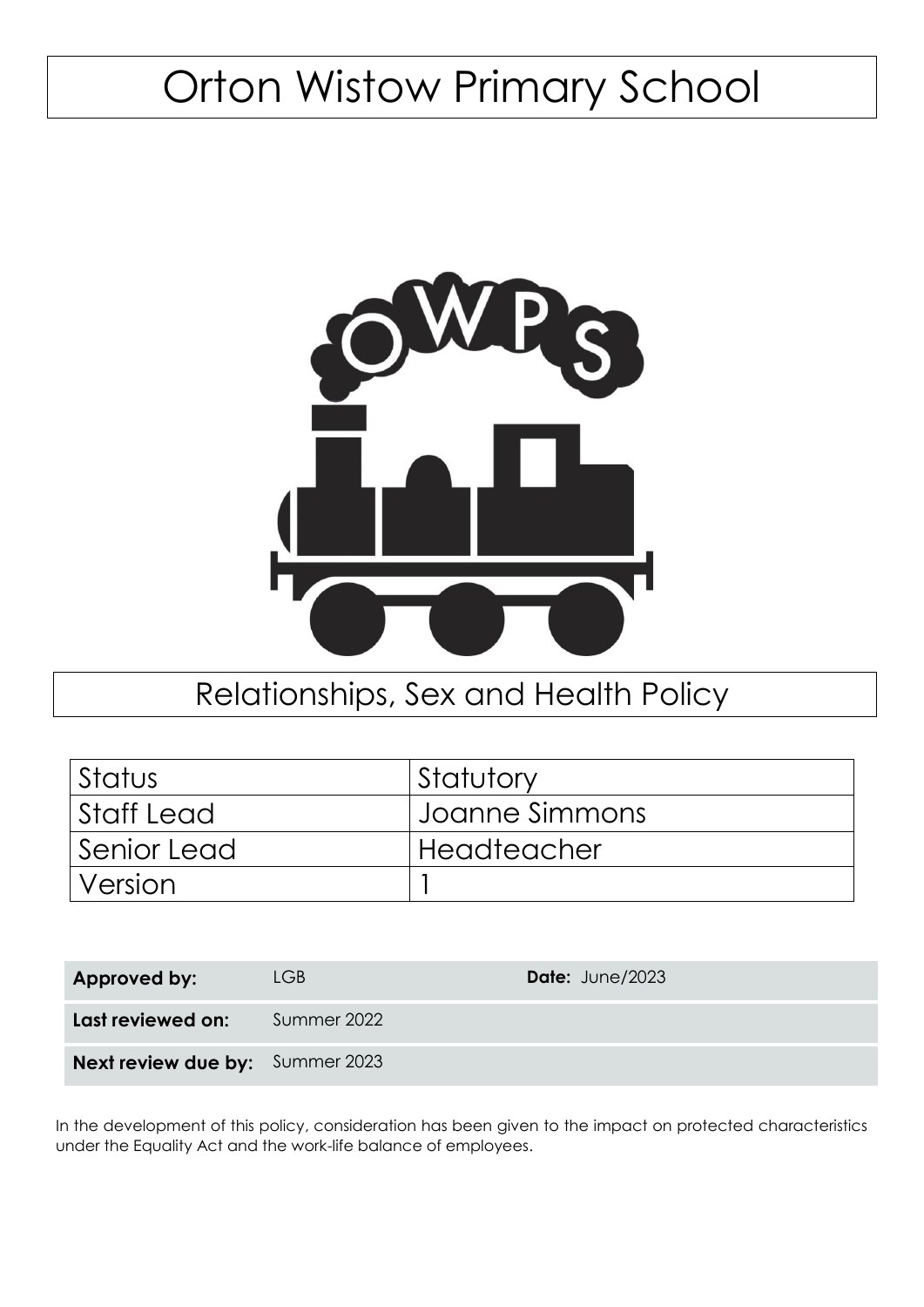## **Policy Intent**

This relationships and sex education policy covers Orton Wistow Primary Academy's approach to teaching relationships and sex education (RSE). It was produced following thorough consultation with the whole school community including pupils, parents/carers, staff and school governors.

It will be reviewed annually in response to emerging themes, changing pupil needs, or the introduction of new legislation and guidance. Parents will be informed about the policy through annual RSE consultation events, referencing in the school prospectus and a link from the school website.

If a hard copy of the document is required the school will be happy to provide this upon request. The school will work with parents requiring the policy in an alternative format, ensuring equitable access for all.

## **Values, Aims and Objectives**

Relationships and sex education (RSE) is learning about the emotional, social and physical aspects of growing up, relationships and reproduction. It will equip children and young people with accurate information, positive values and the skills to enjoy healthy, safe and positive relationships, celebrate their uniqueness and take responsibility for their health and wellbeing now and in the future.

RSE is taught in a way which is complementary to the wider ethos, values and principles of our school. RSE in this school is learning about the body, feelings, beliefs, relationships, rights and responsibilities and knowing how and when to ask for help if needed. It involves acquiring information, developing skills and forming positive beliefs, values and attitudes.

RSE empowers children to build self-esteem, offer positive and open views, support mutual respect and celebration of self and others, providing a strong foundation to be successful in life by:

- ✓ Providing a spiral curriculum, allowing for the development of knowledge relevant to the age and stage of the learner.
- ✓ Providing an inclusive learning environment which is safe and empowering for everyone involved, based on the belief that bullying, prejudice and discrimination are unacceptable.
- ✓ Teaching non-biased, accurate and factual information that is positively inclusive.
- ✓ Developing character skills to support healthy and safe relationships, ensure comfortable communication about emotions, bodies and relationships using appropriate terminology.
- ✓ Promoting critical awareness of differing attitudes and views presented through society, the media and peers to enable the nurturing of personal values based on respect.
- ✓ Providing protection from shock or guilt.
- ✓ Actively involving pupils as evaluators to ensure relevance.
- $\checkmark$  Ensuring pupils are informed of their rights, including the legal framework and how to access confidential help to keep themselves and others safe.

#### **RSE Curriculum**

The RSE curriculum has been planned following pupil consultation. This ensures the needs of all pupils can be met through the delivery of age and stage-appropriate curriculum. The curriculum addresses traditional and emerging issues, and relevant challenges as identified by pupils. Consultation with pupils will be conducted regularly. This will inform the RSE curriculum review, ensuring it remains responsive to emerging needs.

Some elements of the RSE curriculum are a statutory requirement to teach for the school to meet the Department for Educations 'Relationships Education, Relationships and Sex Education and Health Education 2021 guidance and The Equalities Act, 2010.

It is important to teach RSE through a spiral curriculum. This means pupils will gain knowledge, develop values and acquire skills gradually by re-visiting core themes to build on prior learning. This developmental approach helps pupils to make informed decisions relevant to their age and stage. RSE will support the school's commitment to safeguarding pupils, preparing them to live safely in the modern world.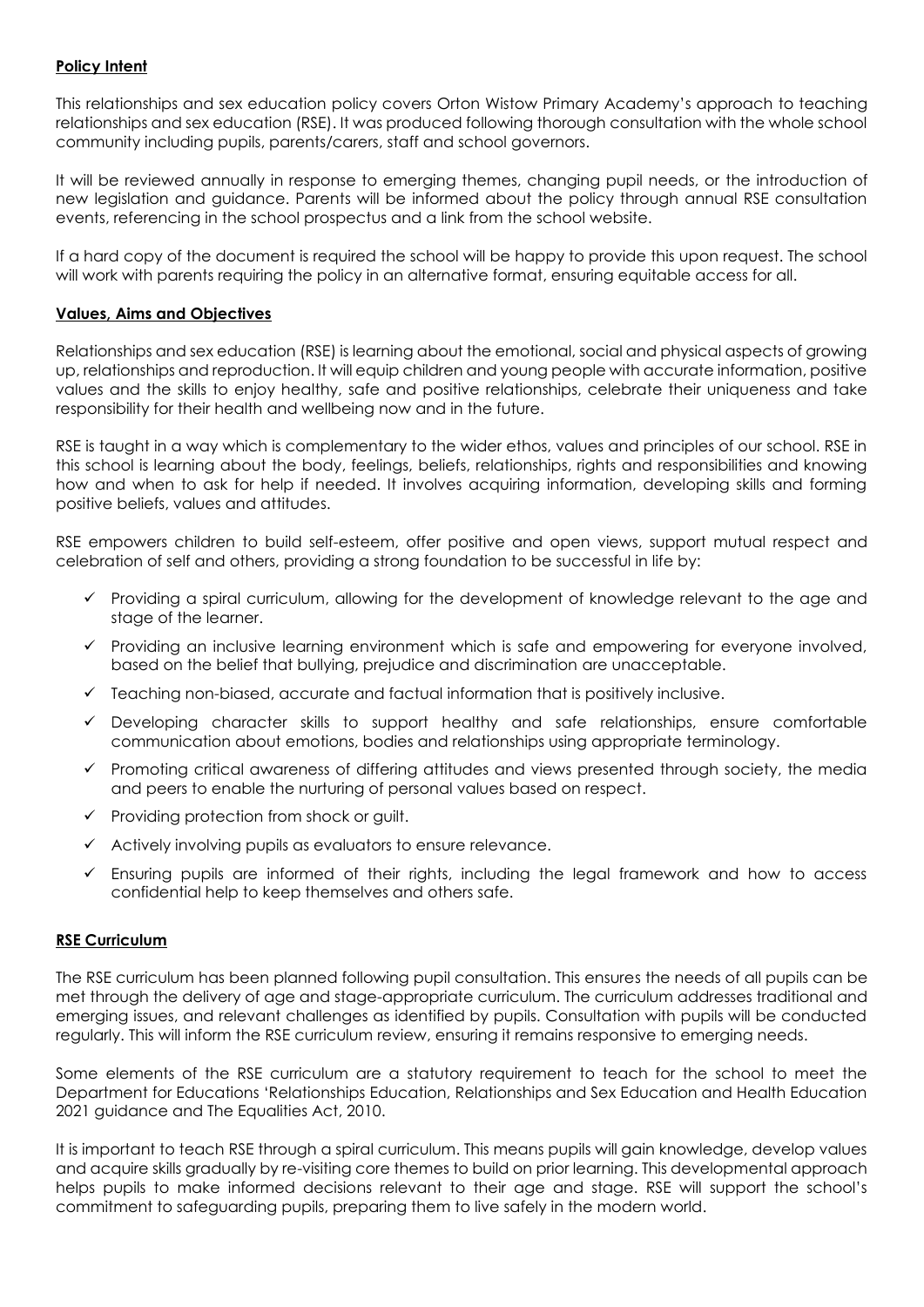Our intended RSE curriculum is detailed as follows but may vary in response to emerging issues and to reflect the rapidly changing world in which our pupils are living and learning. If this is the case parents/carers will be provided with appropriate notice before the amended programme is delivered. Where possible the curriculum will be complemented by themed assemblies, topic days and cross-curricular links.

Across the school, children will be taught one RSE unit per half term, resulting in all units being covered by the end of the academic year.

As a school, we have chosen to adopt the Norfolk County Council scheme of work 'RSE Solution' for Foundation Stage, Key Stage One and Key Stage Two. Objectives covered for each can be seen below.

## **Foundation Stage and Key Stage One**

#### $\mathbb{Y}_\mathsf{R}$ **Year group R**

| My<br>feelings   | My<br>body      | <b>My</b><br>relationships | <b>My</b><br><b>beliefs</b> | My rights and<br>responsibilities | <b>Asking</b><br>for help |
|------------------|-----------------|----------------------------|-----------------------------|-----------------------------------|---------------------------|
| Pupils can       | Pupils know the | Pupils                     | Pupils can                  | Pupils                            | Pupils can                |
| identify a range | importance of   | understand                 | recognise what              | understand                        | identify the              |
| of feelings and  | basic personal  | that there are             | they like and               | the concept of                    | special people in         |
| how these are    | hygiene and     | similarities and           | dislike and feel            | privacy, including                | their lives, what         |
| expressed,       | understand      | differences                | empowered                   | the right to keep                 | makes them                |
| including words  | how to maintain | between                    | to make real.               | things private                    | special and how           |
| to describe      | basic personal  | everyone and               | informed                    | and the right                     | special people            |
| them and simple  | hygiene.        | can celebrate              | choices.                    | another person                    | care for one              |
| strategies for   |                 | this.                      |                             | has to privacy.                   | another.                  |
| managing         |                 |                            |                             |                                   |                           |
| feelings.        |                 |                            |                             |                                   |                           |

# **Year group one**

| <b>My</b><br>feelings | <b>My</b><br>body  | <b>My</b><br>relationships | My.<br><b>beliefs</b> | My rights and<br>responsibilities | <b>Asking</b><br>for help |
|-----------------------|--------------------|----------------------------|-----------------------|-----------------------------------|---------------------------|
| Pupils are able       | Pupils can         | Pupils                     | Pupils can            | Pupils                            | Pupils can                |
| to communicate        | correctly name     | understand the             | identify and          | understand how                    | identify the              |
| about feelings,       | the main parts     | importance                 | respect the           | some diseases                     | people who look           |
| to recognise          | of the body,       | of listening to            | differences           | are spread,                       | after them, who           |
| how others show       | including          | other people, to           | and similarities      | including the                     | to go to if they          |
| feelings and          | external genitalia | play and work              | between people.       | right to be                       | are worried and           |
| know how to           | using scientific   | cooperatively              |                       | protected from                    | how to attract            |
| respond.              | terms.             | including                  |                       | diseases and the                  | their attention.          |
|                       |                    | strategies to              |                       | responsibility to                 |                           |
|                       |                    | resolve simple             |                       | protect others.                   |                           |
|                       |                    | arguments                  |                       |                                   |                           |
|                       |                    | through                    |                       |                                   |                           |
|                       |                    | negotiation.               |                       |                                   |                           |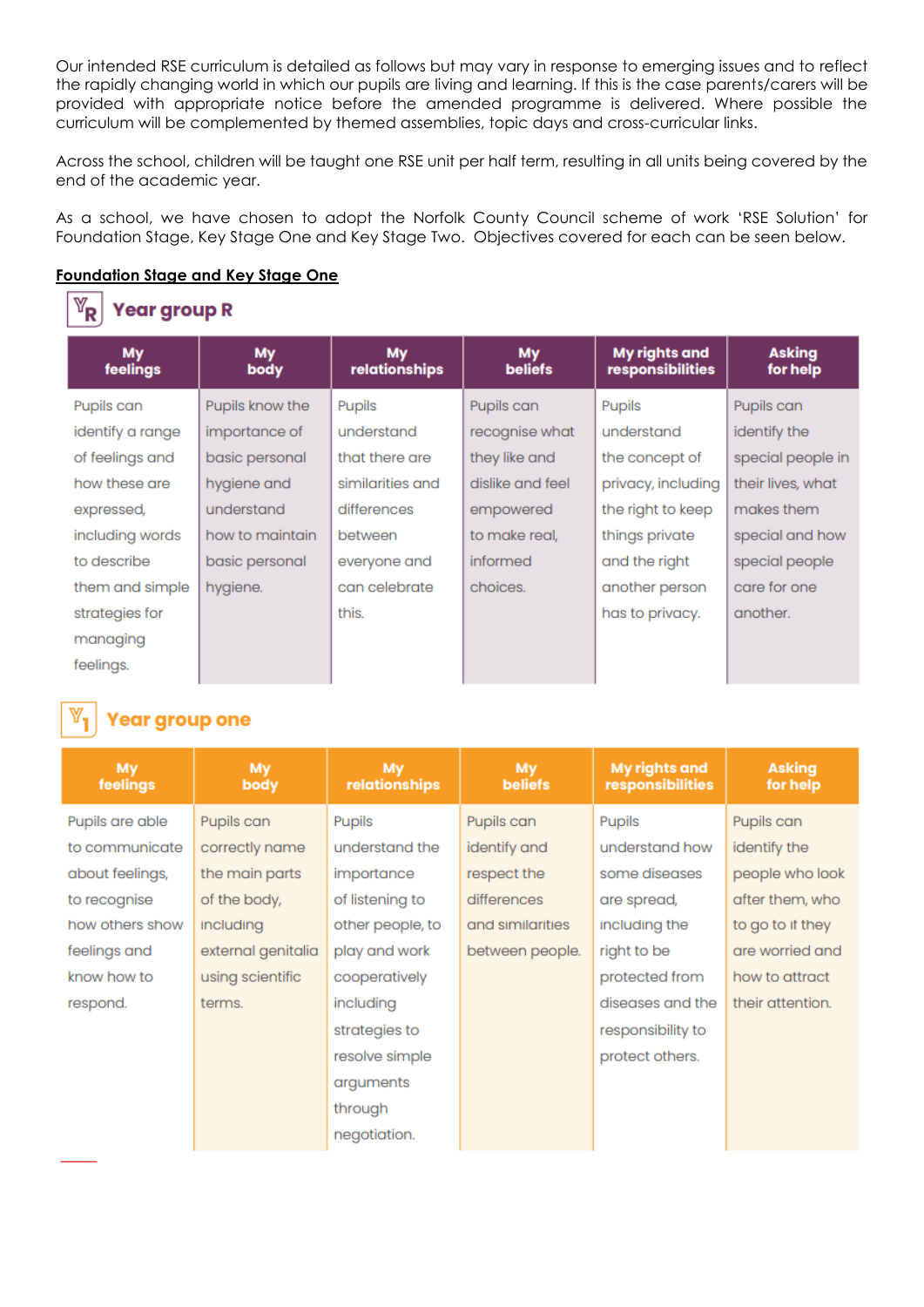

# $\boxed{\mathbb{Y}_{2}}$  Year group two

| My<br>feelings  | My<br>body     | <b>My</b><br>relationships | My<br><b>beliefs</b> | <b>My rights and</b><br>responsibilities | <b>Asking</b><br>for help |
|-----------------|----------------|----------------------------|----------------------|------------------------------------------|---------------------------|
| Pupils can      | Pupils can     | Pupils can                 | Pupils can           | Pupils can judge                         | Pupils know               |
| recognise and   | recognise how  | recognise                  | identify the ways    | what kind of                             | the difference            |
| celebrate their | they grow and  | different types            | in which people      | physical                                 | between secrets           |
| strengths and   | will change as | of teasing                 | and families         | contact is                               | and surprises             |
| achievements,   | they become    | and bullying,              | are unique,          | acceptable,                              | and the                   |
| and set simple  | older.         | understanding              | understanding        | comfortable, and                         | importance                |
| but challenging |                | that these are             | there has never      | uncomfortable                            | of not                    |
| goals.          |                | wrong and                  | been and will        | and how to                               | keeping a secret          |
|                 |                | unacceptable.              | never be another     | respond.                                 | that makes                |
|                 |                |                            | them.                |                                          | them feel                 |
|                 |                |                            |                      |                                          | uncomfortable.            |
|                 |                |                            |                      |                                          | worried or afraid.        |

# **Lower Key Stage Two**



# **Year group three**

| My<br>feelings   | <b>My</b><br>body | <b>My</b><br>relationships | <b>My</b><br><b>beliefs</b> | My rights and<br>responsibilities | <b>Asking</b><br>for help |
|------------------|-------------------|----------------------------|-----------------------------|-----------------------------------|---------------------------|
| Pupils can       | Pupils know       | Pupils can                 | Pupils can                  | Pupils                            | Pupils can                |
| identify their   | how their body    | recognise a                | challenge                   | understand the                    | identify the              |
| strengths and    | may change        | wide range of              | gender                      | right to protect                  | difference                |
| set aspirational | as they grow      | relationships,             | stereotypes,                | their body from                   | between                   |
| goals for        | and develop,      | including the              | understanding               | unwanted                          | secrets and               |
| themselves,      | how to care for   | attributes                 | that there is               | touch.                            | surprise,                 |
| understanding    | their body and    | of positive,               | not one way                 |                                   | knowing                   |
| how this         | celebrate their   | healthy                    | to be a boy, or             |                                   | when it is                |
| contributes      | uniqueness.       | relationships.             | one way to be               |                                   | right to break            |
| to high self-    |                   |                            | a girl.                     |                                   | confidence                |
| esteem.          |                   |                            |                             |                                   | and share a               |
|                  |                   |                            |                             |                                   | secret.                   |
|                  |                   |                            |                             |                                   |                           |
|                  |                   |                            |                             |                                   |                           |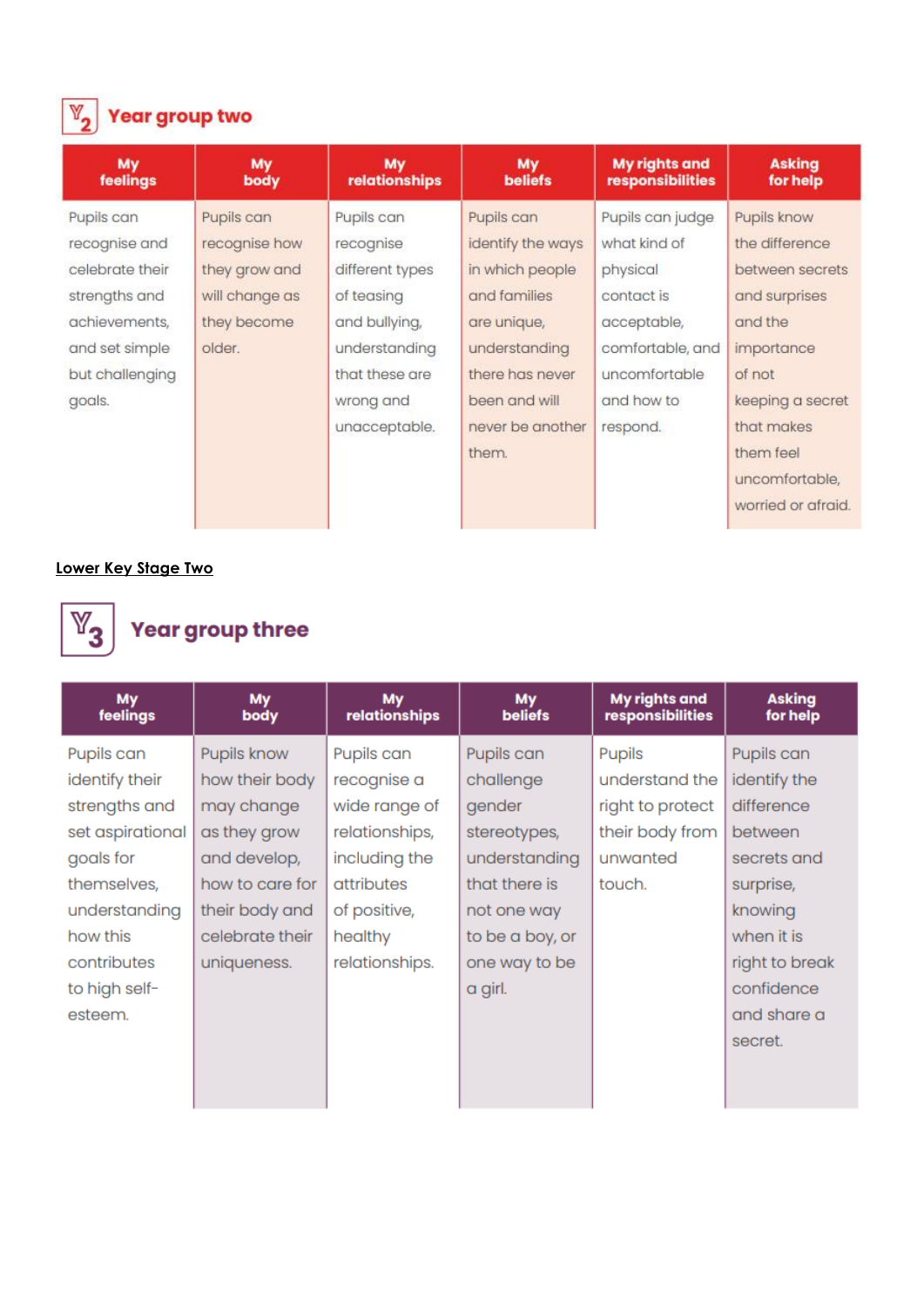

# **Year group four**

| <b>My</b><br>feelings | <b>My</b><br>body | <b>My</b><br>relationships | <b>My</b><br><b>beliefs</b> | <b>My rights and</b><br>responsibilities | <b>Asking</b><br>for help |
|-----------------------|-------------------|----------------------------|-----------------------------|------------------------------------------|---------------------------|
| Pupils can            | Pupils can        | Pupils are able            | <b>Pupils</b>               | Pupils know                              | Pupils can                |
| recognise and         | reflect on how    | to judge what              | recognise                   | marriage is a                            | recognise                 |
| respond to a          | their body has    | kind of physical           | differences                 | commitment                               | when they                 |
| wide range of         | changed and       | behaviours                 | and similarities            | freely entered                           | may need help             |
| emotions in           | anticipate        | and contact                | between                     | into by both                             | to manage                 |
| themselves            | body changes,     | are acceptable             | people arise                | people, and                              | a situation               |
| and others,           | understanding     | and                        | from a number               | that no one                              | and have                  |
| and ways to           | that some         | unacceptable,              | of factors                  | should marry                             | developed the             |
| respond.              | are related to    | and ways to                | Inc. family                 | if they don't                            | skills to ask for         |
|                       | puberty.          | respond.                   | and personal                | absolutely                               | help.                     |
|                       |                   |                            | identity.                   | want to or are                           |                           |
|                       |                   |                            |                             | not making the                           |                           |
|                       |                   |                            |                             | decision freely                          |                           |
|                       |                   |                            |                             | for themselves.                          |                           |
|                       |                   |                            |                             |                                          |                           |

# **Upper Key Stage Two**



# **Year group five**

| My<br>feelings | <b>My</b><br>body | My<br>relationships | My<br><b>beliefs</b> | <b>My rights and</b><br>responsibilities | <b>Asking</b><br>for help |
|----------------|-------------------|---------------------|----------------------|------------------------------------------|---------------------------|
| Pupils can     | Pupils can        | Pupils can          | Pupils know the      | Pupils have                              | Pupils have               |
| anticipate how | anticipate        | identify healthy    | correct terms        | strategies for                           | considered                |
| their emotions | how their body    | relationships       | associated with      | keeping safe                             | how to                    |
| may change     | may change        | and recognise       | gender identity      | online; knowing                          | manage                    |
| as they        | as they           | the skills to       | and sexual           | personal                                 | accidental                |
| approach and   | approach and      | manage and          | orientation,         | information                              | exposure to               |
| move through   | move through      | maintain            | and the              | including                                | explicit images,          |
| puberty.       | puberty.          | healthy             | unacceptability      | images of                                | and upsetting             |
|                |                   | relationships.      | of homophobic        | themselves                               | online material,          |
|                |                   |                     | and                  | and others                               | including who             |
|                |                   |                     | transphobic          | can be shared                            | to talk about             |
|                |                   |                     | bullying.            | without their                            | what they have            |
|                |                   |                     |                      | permission.                              | seen.                     |
|                |                   |                     |                      |                                          |                           |
|                |                   |                     |                      |                                          |                           |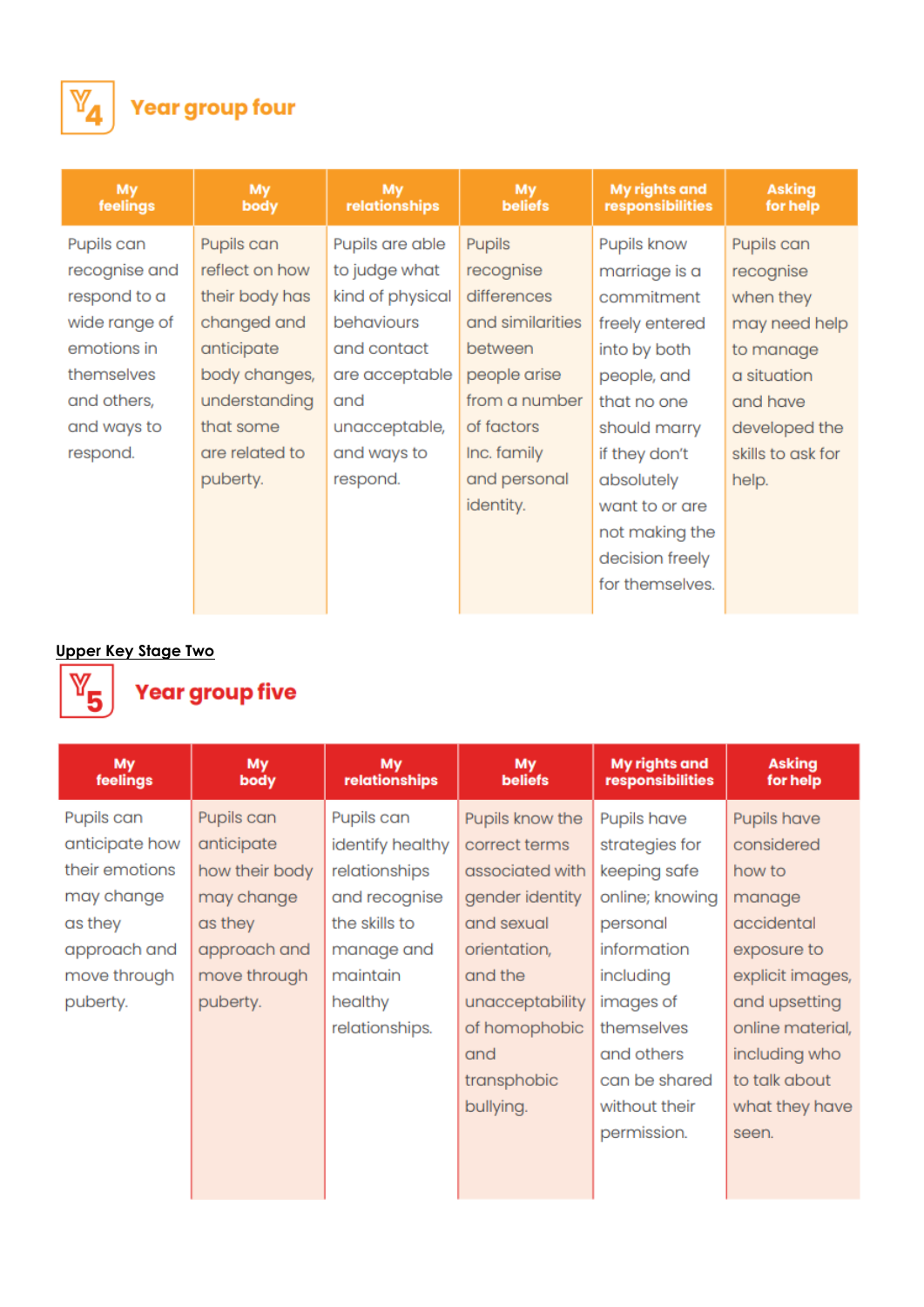

| <b>My</b><br>feelings | <b>My</b><br>body | <b>My</b><br>relationships | <b>My</b><br><b>beliefs</b> | My rights and<br>responsibilities | <b>Asking</b><br>for help |
|-----------------------|-------------------|----------------------------|-----------------------------|-----------------------------------|---------------------------|
| Pupils can            | Pupils can        | Pupils realise             | Pupils know                 | Pupils have                       | Pupils develop            |
| recognise             | explain           | the nature and             | some cultural               | an awareness                      | the confidence            |
| how images            | what sexual       | consequences               | practices                   | that infections                   | and skills to             |
| in the media,         | intercourse       | of                         | are against                 | can be shared                     | know when,                |
| including             | is and how        | discrimination,            | <b>British law</b>          | during sexual                     | who and how               |
| online do not         | this leads to     | including                  | and universal               | intercourse,                      | to ask for help           |
| always reflect        | reproduction,     | the use of                 | human rights,               | and that a                        | independently,            |
| reality, and          | using the         | prejudice                  | including                   | condom can                        | or with support.          |
| can affect            | correct terms     | based                      | female genital              | help prevent                      |                           |
| how people            | to describe       | language.                  | mutilation                  | this.                             |                           |
| feel about            | the male and      |                            | (FGM).                      |                                   |                           |
| themselves.           | female organs.    |                            |                             |                                   |                           |
|                       |                   |                            |                             |                                   |                           |
|                       |                   |                            |                             |                                   |                           |
|                       |                   |                            |                             |                                   |                           |

## **Teaching & Learning**

The RSE programme will be led by Mrs Simmons (PSHE Leader) and taught by all teachers in the school. All staff involved in the delivery of RSE have received specialist training ensuring pupils are taught with consistent approaches to RSE throughout their time at Orton Wistow Primary Academy. RSE will be taught using a range of teaching methodologies including story-telling, drama, discussions, individual private reflection, quizzes, fact-finding, value spectrums, debating, independent research and artistic presentations etc. This wide range of teaching strategies promotes engagement by all pupils, irrespective of preferred learning styles.

Distancing techniques, such as the use of characters within RSE, avoids pupils feeling under pressure to participate or disclose information beyond that which is appropriate or feels comfortable. This strategy makes RSE more accessible to all pupils, including those who may have experienced unhealthy relationships and/or abuse.

The school's responsibility to safeguard pupils through a curriculum that prepares them to live safely in the modern world will remain central to curriculum content, teaching methodologies and supporting resources.

At Orton Wistow Primary Academy, we actively celebrate the diversity of our pupils, their families and the wider whole school community. RSE will always be taught in a non-judgemental, non-biased and fully inclusive manner through clear, impartial, scientific information as well as covering the law. Through consultation, continual assessment and regular reviews of the curriculum, we ensure that we continually recognise and respect pupils' different abilities, levels of maturity and personal circumstances including gender identity, faith or culture and that of their family, friends and the wider whole school community.

At the end of every lesson, pupils will be provided with an opportunity to ask questions as a class and can also ask anonymous questions through the use of an 'ask it basket'. Teachers will answer questions as fully as they feel age and stage-appropriate, based on the level of knowledge demonstrated by pupils during the lesson. Teachers may ask a pupil to wait for a response to a question if they need time to consult with a colleague, or the school leadership team, to construct an appropriate answer. Teachers can refuse to answer a question that they feel is inappropriate. Teachers will not answer personal questions about their own body, personal circumstances or lifestyle choices. If a teacher does not answer a question, the pupil will have the reasons for